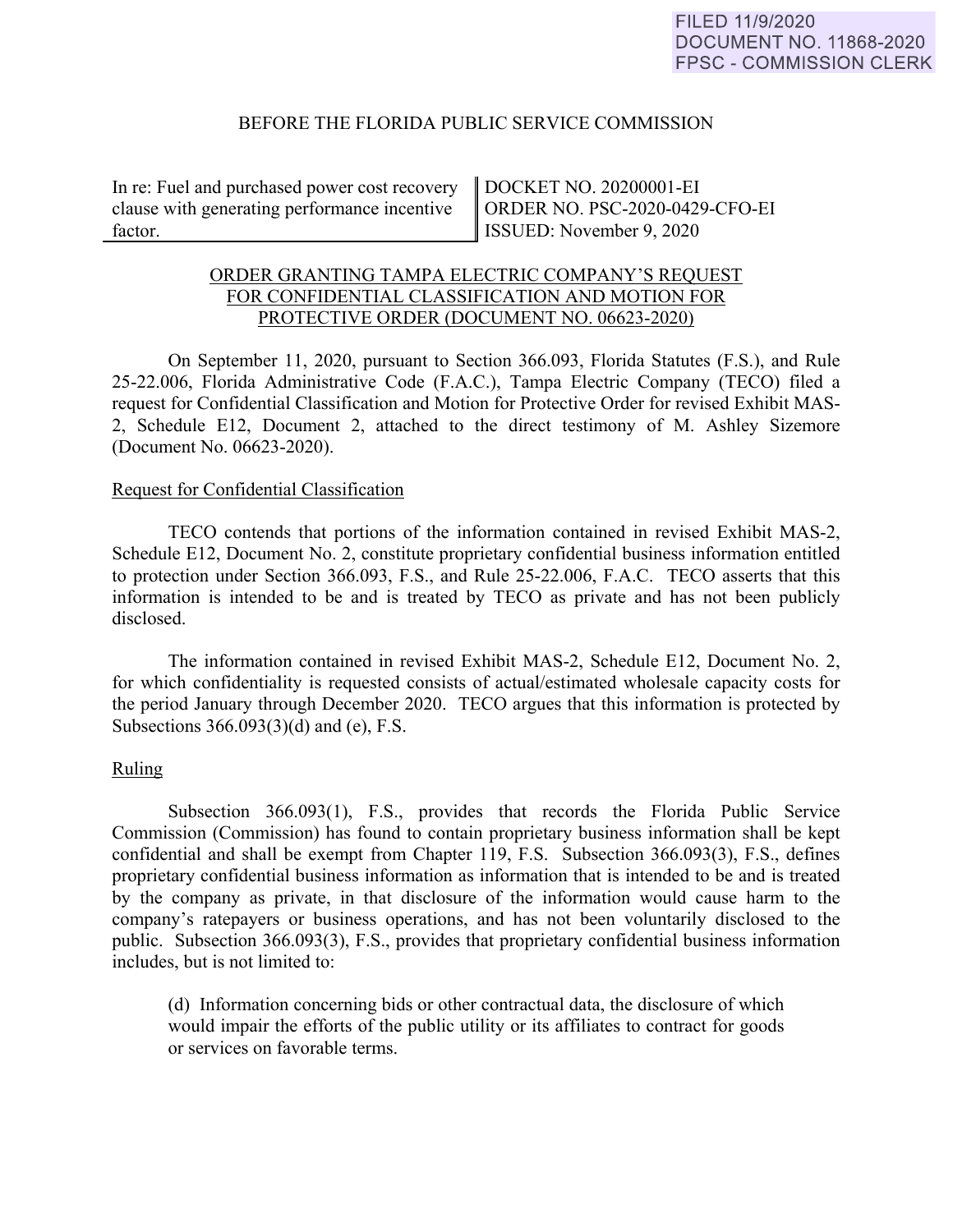(e) Information relating to competitive interests, the disclosure of which would impair the competitive business of the provider of the information.

Upon review, it appears the information and data provided in this request satisfies the criteria set forth in Subsection 366.093(3), F.S., for classification as proprietary confidential business information. The pricing terms of the capacity contracts appear to be "information concerning bids or other contractual data, the disclosure of which would impair the efforts of the public utility or its affiliates to contract for goods or services on favorable terms" and "information relating to competitive interests, the disclosure of which would impair the competitive business of the provider of the information." Thus the information identified in Document No. 06623-2020 shall be granted confidential classification.

Pursuant to Subsection 366.093(4), F.S., confidential classification may only extend for up to 18 months from the issuance of an Order granting confidential classification unless "the Commission finds, for good cause, that the protection from disclosure shall be for a specified longer period." I find that the information identified in Document No. 06623-2020 shall be granted confidential classification for a period of 18 months from the issuance of this Order.

#### Motion for Temporary Protective Order

TECO also seeks protection of the documents as provided in Subsection 366.093(2), F.S., and Rule 25-22.006(6), F.A.C. Subsection 366.093(2), F.S., directs that all records produced pursuant to a discovery request for which proprietary confidential status is requested shall be treated by any party subject to the public records law as confidential and exempt from the public records law. Subsection 119.07(1), F.S. Rule 25-22.006(6), F.A.C., codifies the Commission's policy regarding the protection of confidential information from public disclosure during the discovery process in a manner that is not overly burdensome to both parties. Rule 25-  $22.006(6)(a)$ , F.A.C., in pertinent part, states:

In any formal proceeding before the Commission, any utility or other person may request a protective order protecting proprietary confidential business information from discovery. Upon a showing by a utility or other person and a finding by the Commission that the material is entitled to protection, the Commission shall enter a protective order limiting discovery in the manner provided for in Rule 1.280, Florida Rules of Civil Procedure.

 Upon consideration of TECO's assertions of the confidential nature of the information contained in Document No. 06623-2020, TECO's Motion for Temporary Protective Order is hereby granted. As a result, this information shall be protected from disclosure pursuant to Rule 25-22.006(6), F.A.C.

Based on the foregoing, it is hereby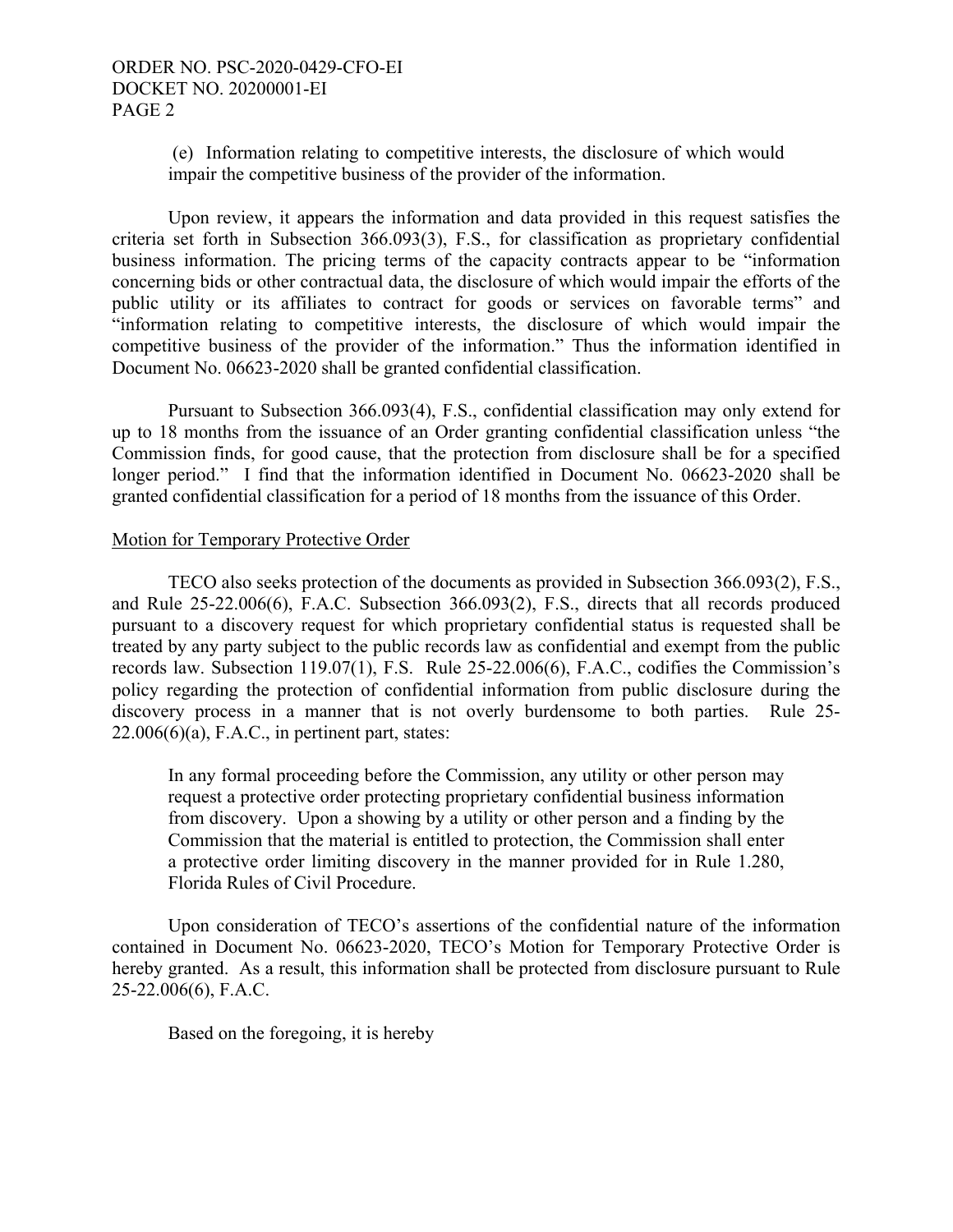ORDER NO. PSC-2020-0429-CFO-EI DOCKET NO. 20200001-EI PAGE 3

 ORDERED by Commissioner Andrew Giles Fay, as Prehearing Officer, that Tampa Electric Company's Request for Confidential Classification of Document No. 06623-2020, is granted, as set forth herein. It is further

 ORDERED that Tampa Electric Company's Motion for Temporary Protective Order of the information in Document No. 06623-2020 is granted. It is further

 ORDERED that the information in Document No. 06623-2020 for which confidential classification has been granted, shall remain protected from disclosure for a period of up to 18 months from the date of issuance of this Order. It is further

 ORDERED that this Order shall be the only notification by the Commission to the parties of the date of declassification of the materials discussed herein.

By ORDER of Commissioner Andrew Giles Fay, as Prehearing Officer, this 9th day of November, 2020.

al Su

 ANDREW GILES FAY Commissioner and Prehearing Officer Florida Public Service Commission 2540 Shumard Oak Boulevard Tallahassee, Florida 32399 (850) 413-6770 www.floridapsc.com

Copies furnished: A copy of this document is provided to the parties of record at the time of issuance and, if applicable, interested persons.

SBr

## NOTICE OF FURTHER PROCEEDINGS OR JUDICIAL REVIEW

 The Florida Public Service Commission is required by Section 120.569(1), Florida Statutes, to notify parties of any administrative hearing or judicial review of Commission orders that is available under Sections 120.57 or 120.68, Florida Statutes, as well as the procedures and time limits that apply. This notice should not be construed to mean all requests for an administrative hearing or judicial review will be granted or result in the relief sought.